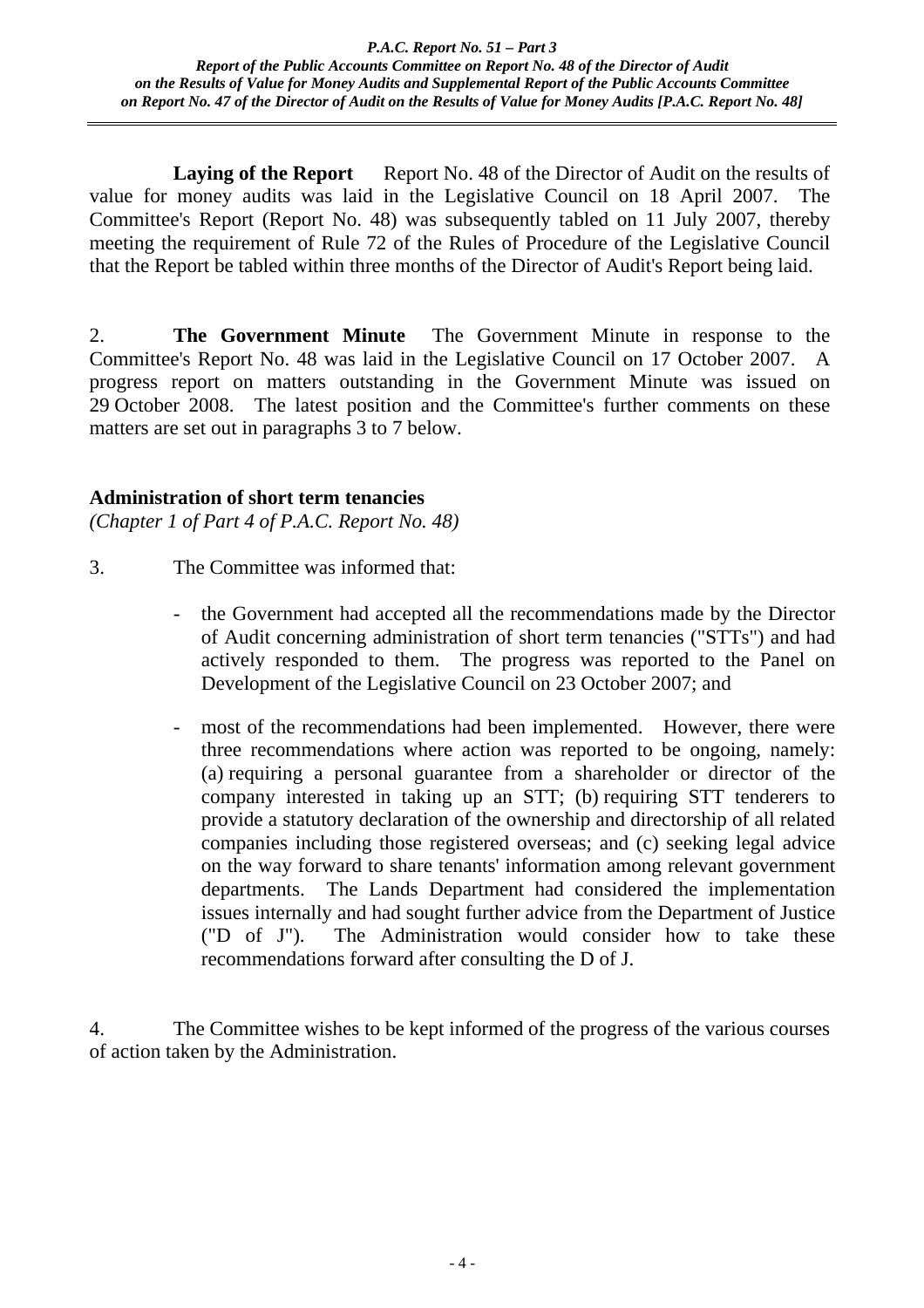#### **Management of government fresh food wholesale markets**

*(Chapter 3 of Part 4 of P.A.C. Report No. 48)*

5. The Committee was informed that:

# Letting of market facilities

*Vacant stalls at Cheung Sha Wan Wholesale Food Market ("CSW Market") and Western Wholesale Food Market ("Western Market"); poultry market at Western Market; and letting of market facilities*

- the Agriculture, Fisheries and Conservation Department ("AFCD") had continued to implement a series of measures to improve the vacancy position at government wholesale markets. These included:
	- (a) extending uses of vacant egg and fruit stalls to include wholesaling of canned food, kitchen utensils and fruit associated products;
	- (b) widening vacancy advertising coverage through the AFCD's homepage, postings at all government wholesale markets, and quarterly advertisements through wholesale trade organisations and major local newspapers; and
	- (c) arranging for alternative uses of long-standing vacant facilities by other government departments and public organisations through the Government Property Agency ("GPA");
- through the above efforts, the AFCD had rented out 22 of the 99 previously vacant stalls. It had also allocated the vacant poultry market at Western Market to the Hongkong Post as a Speedpost and regional delivery centre;

# *Four unused market piers at Western Market*

- as for the unused piers, the GPA had assessed the commercial viability of disposing the piers through commercial leasing. The assessment revealed that commercialisation would not be viable because of insufficient demand, and high repair and maintenance costs. The Administration was considering demolition of the four piers to save recurrent costs. To this end, the AFCD consulted the wholesaler representatives through the Western Market's Market Management Advisory Committee ("MMAC") in late July 2008. The MMAC was generally supportive of the demolition. The Food, Environment, Hygiene and Works Committee of the Central and Western District Council ("DC") also noted the proposal in early September 2008. The AFCD would further consult the Sub-committee on Harbour Plan Review of the Harbour-front Enhancement Committee ("the HEC Sub-committee") on the proposal;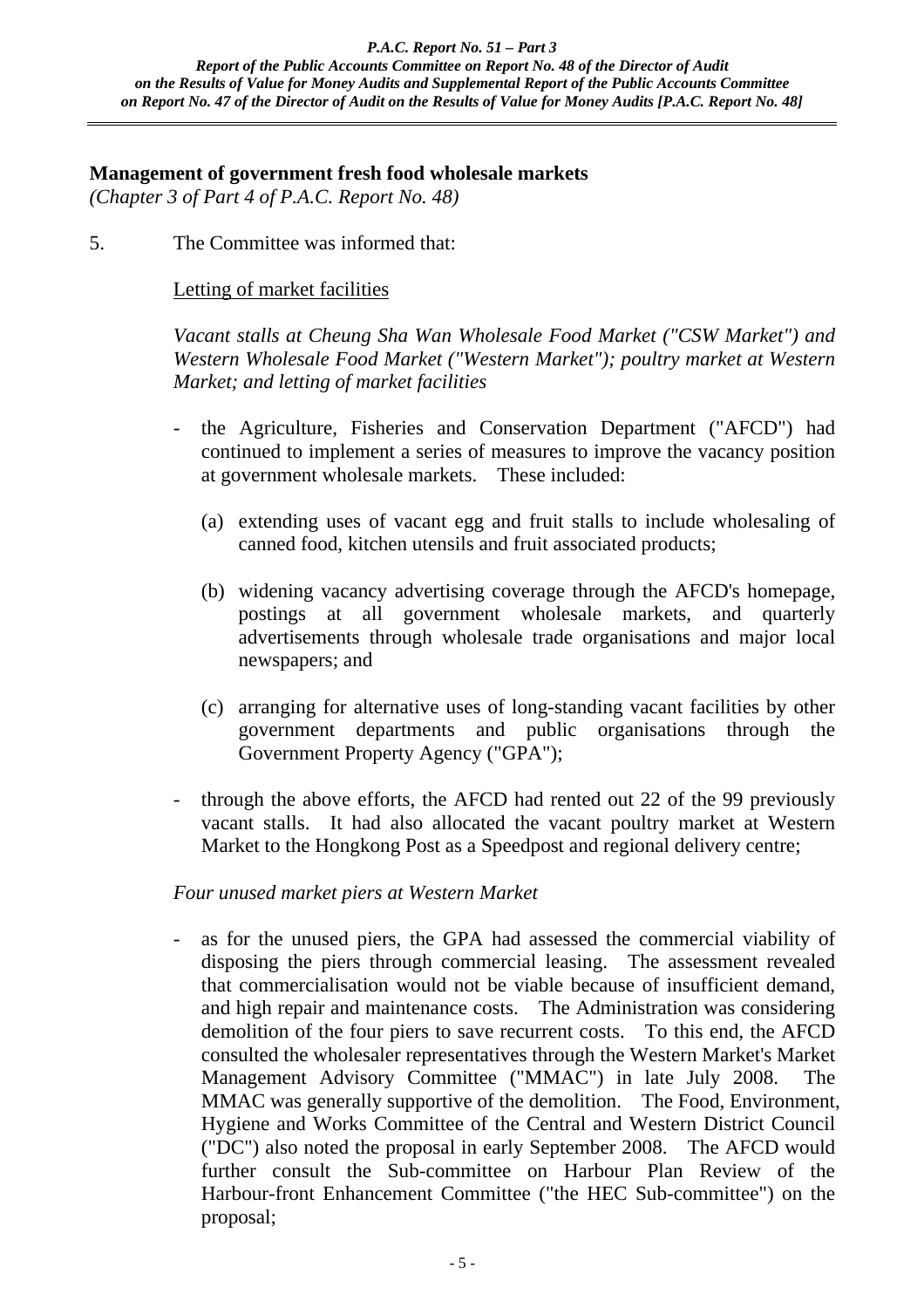#### *Collection of rentals*

- the AFCD expected to see increased recovery of operating costs with its effort to improve stall vacancy rates. In addition, the AFCD had revised the "Guideline on Recovery and Writing off of Overdue Rents for Government Wholesale Food Markets" with a view to clearly stating how AFCD staff should closely liaise with the Department of Justice ("D of J") and follow up on overdue cases. Out of the 84 cases and \$6.4 million outstanding rental payments recorded at the time of the audit study, 45 cases had either fully repaid, or started repaying in parts or by instalment their outstanding rent, totalling some \$2 million. Another 25 cases involving around \$2.4 million had been written off, primarily because the debtors involved had already been declared bankrupt. The D of J had also commenced proceedings against the remaining 14 cases with a view to recovering their outstanding amount totalling some \$2 million;
- regarding the introduction of a surcharge on overdue rentals, the AFCD had considered various surcharge practices adopted by other departments and devised a proposal of charging interest on late payment for consultation with the wholesalers in December 2007. The wholesalers in all three government wholesale markets raised strong unanimous objection to the proposal. The AFCD would continue to liaise with the wholesalers to take into account their views in refining the proposal. Pending agreement of the stakeholders and successful conclusion of mutually agreed amendment to the tenancy terms, the AFCD intended to introduce the surcharge in 2009;
- the AFCD had also implemented other recommendations made by the Audit Commission. The Treasury's General Demand Note System for the collection of rental had been implemented since 1 October 2007. The guidelines governing the letting of market stalls had been updated and implemented;

# Managing daily market operation

the AFCD was conducting a post-implementation review of the market entry registration system, including its cost-effectiveness and the possibility of further automation;

# Outsourcing operation of the North District Temporary Wholesale Market for Agricultural Products ("North District Market")

- the new contractor had assumed the responsibilities of managing the North District Market from 1 April 2007. The AFCD had requested the contractor to provide the required operating/business information as stated in the contract for reference. The AFCD would initiate the next tender exercise at least a year before the current contract expired. Also, the AFCD would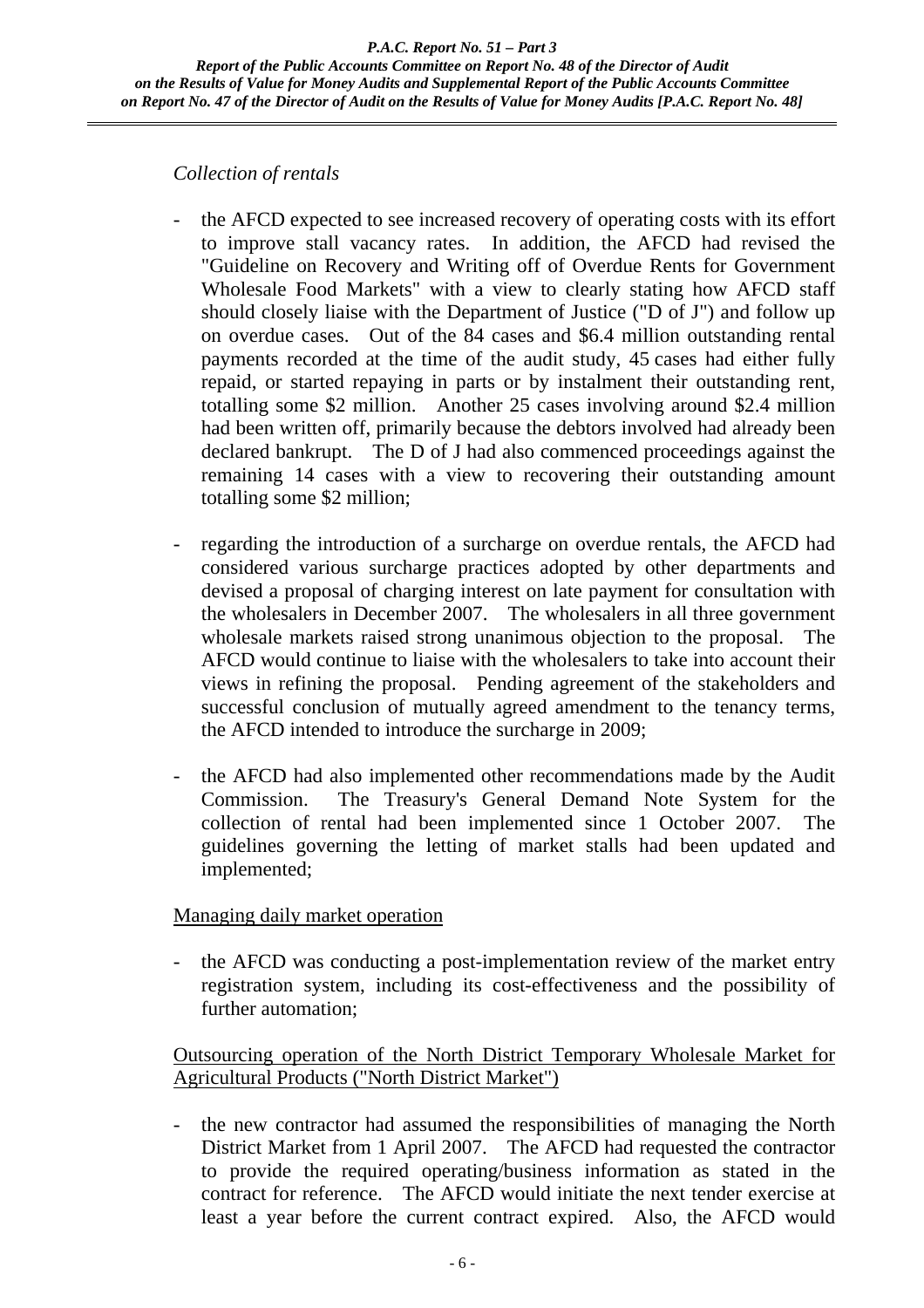consider setting a reasonable level of minimum premium in the tender documents, with reference to previous contracts and the contractor's business activities;

#### Reprovisioning of outdated wholesale markets

- in response to the recommendation in the Committee's Report, the Food and Health Bureau forwarded to the Committee in January 2008 a progress update and an indicative timetable (in *Appendix 3*) for relocating the Yau Ma Tei Fruit Market ("YMT Fruit Market"). According to the timetable, the Administration would have the new wholesale fruit market operational 53 months after obtaining the fruit traders' and the DCs' agreement to the relocation;
- the Administration recognised that reaching a mutual understanding with the fruit wholesalers was crucial to a smooth relocation of the YMT Fruit Market. The Administration had therefore continued to engage the fruit wholesalers and the DCs concerned through various channels. Pending further discussion with the fruit wholesalers and the relevant DCs on the relocation, the Administration would proceed with the development of the new wholesale fruit market according to the timetable forwarded to the Committee in January 2008;
- in the meantime, relevant government departments, including the Police and the Food and Environmental Hygiene Department, would continue with necessary enforcement actions, with a view to mitigating the traffic and environmental nuisance caused by the operation of the YMT Fruit Market to neighbouring residents. In this regard, the District Office (Yau Tsim Mong) would continue to take a leading role in co-ordinating inter-departmental efforts;

# Other areas for improvement

- new performance indicators in respect of wholesale markets, including the number of requests for assistance handled, the number of daily inspections conducted, and the percentage of recovery of rentable revenue in the CSW Market and the Western Market, had been introduced in the Controlling Officer's Report of the AFCD starting from 2008-2009; and
- the AFCD consulted the Harbour-front Enhancement Committee ("HEC") in October 2007 on a draft proposal for letting out market roofs and external walls for commercial advertisements. The HEC members raised strong and unanimous objection to the idea, citing adverse visual impact and conflicts with the harbour planning principles as the primary reasons for objection. The Administration had therefore decided not to pursue this option further.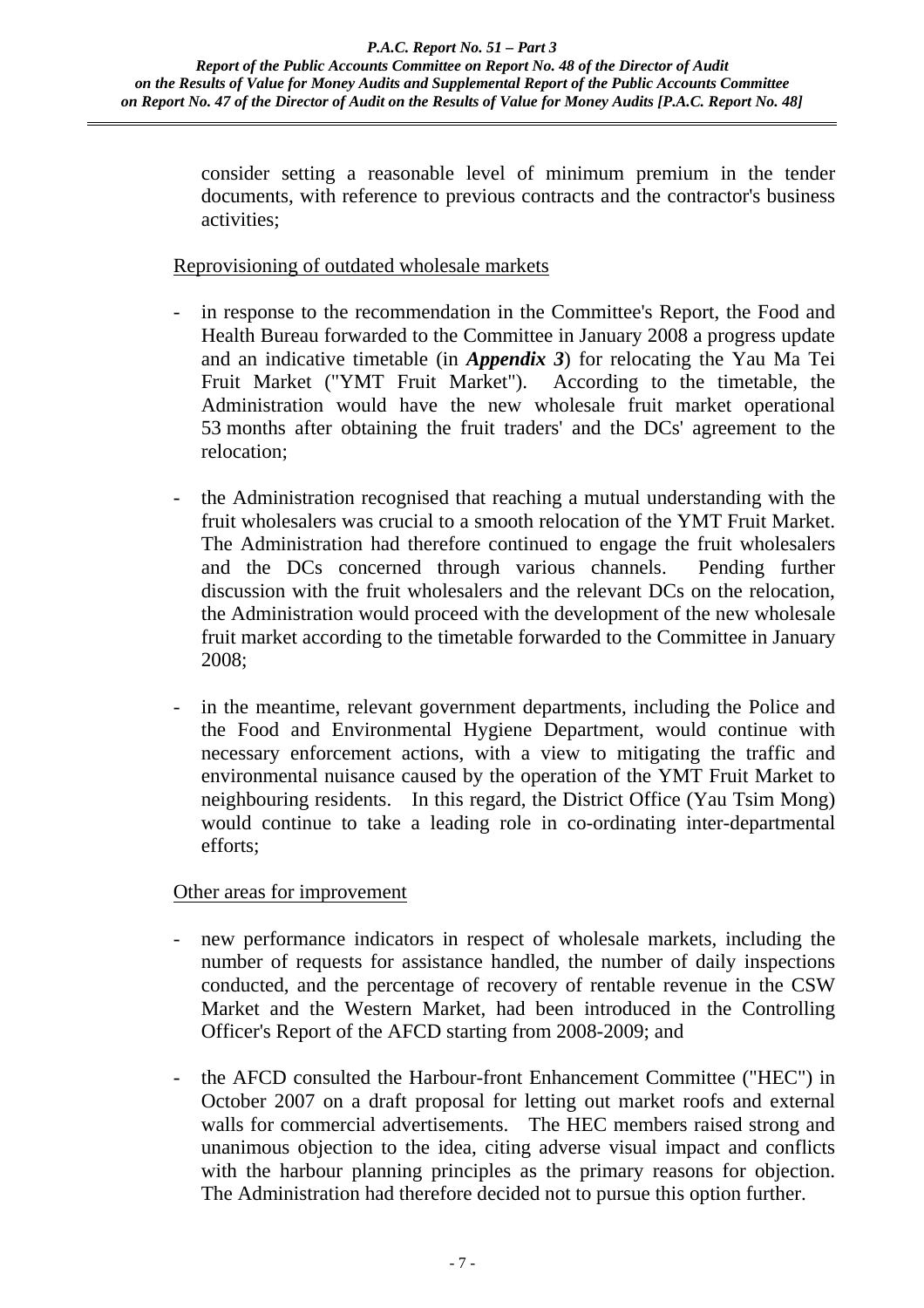6. To follow up on some of the issues reported above, the Committee had written to the AFCD and obtained the updated position as set out below:

# Letting of market facilities

*Vacant stalls at the CSW Market and Western Market; poultry market at Western Market; and letting of market facilities* 

- in response to the Committee's enquiry as to why only 22 of the 99 vacant stalls had been rented out despite various efforts made by the AFCD to improve the vacancy situation, and about the actions that would be taken by the AFCD to rent out the remaining vacant stalls, the **Director of Agriculture, Fisheries and Conservation** stated in her letter of 7 January 2009, in *Appendix 4*, that:
	- (a) as of 31 December 2008, the AFCD had rented out 24 of the 99 previously vacant stalls. The 75 stalls which had not been leased out included 15 stalls in the Cheung Sha Wan Temporary Wholesale Poultry Market (which would not be further leased out in view of the recent Voluntary Surrender Scheme for the live poultry trade) and nine stalls located in the Western Market (the area where the stalls were situated had been allocated to the Hongkong Post as a Speedpost and regional delivery centre through the assistance of the GPA); and
	- (b) the remaining 51 stalls were mainly located in the egg or fruit sections of the CSW Market and the Western Market. It was observed that importers were increasingly distributing eggs and fruits to supermarkets or retailers direct, i.e. without going through the Government's wholesale markets. As a result, the demand for egg and fruit stalls remained low. That said, the AFCD would continue to closely monitor the vacancy situation and carry on promoting these stalls to attract more tenants;

# *Four unused market piers at Western Market*

- regarding the latest progress of the consultation with the HEC Sub-committee and the expected timeframe for demolition of the piers, the **Director of Agriculture, Fisheries and Conservation** stated in her letter of 29 January 2009, in *Appendix 5*, that:
	- (a) the AFCD consulted the HEC Sub-committee on 24 September 2008. The Sub-committee strongly objected to demolishing the piers (extract of relevant meeting notes in *Appendix 5*); and